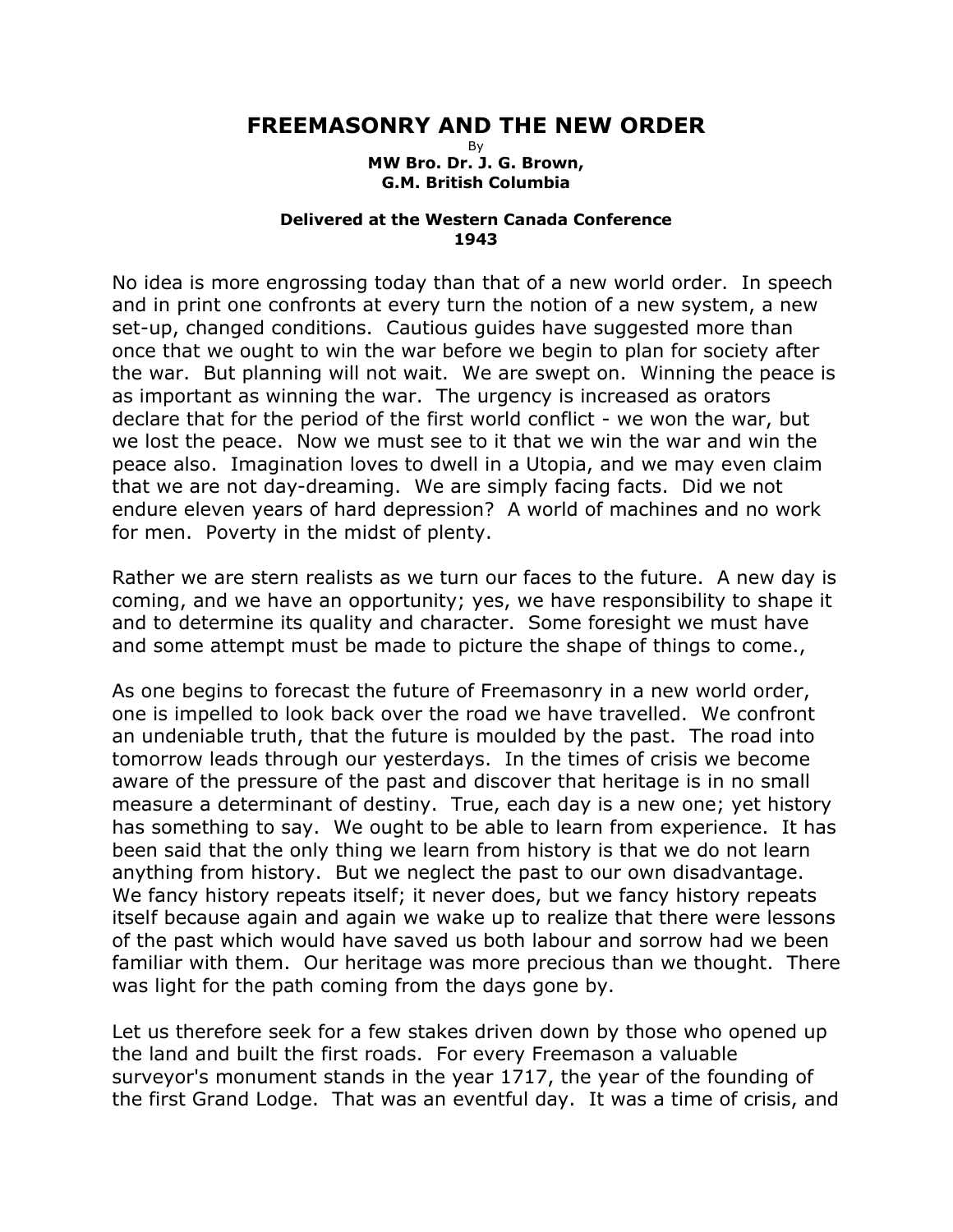it was a prophetic time. Eyes were peering out into the future. Plans were being made to shape and fashion human destiny. Freemasonry was in a real sense an attempt to establish a new social order.

The past had not been propitious. The seventeenth century had just closed and its record was disappointing and dark. The course of events was backward, rather than forward, a reversion rather than progress. Life in Britain was at a low ebb. The Cambridge Modern History says of that age: "The masses were ignorant and brutalized; the governing classes intent only on pleasure and politics; the church chiefly occupied with patronage and controversy." Mark Pattison offers the characterization that the age was "one of decay of religion, licentiousness of morals, public corruption, and profaneness of language, an age destitute of depth and earnestness, an age whose poetry was without romance, whose philosophy was without insight, whose public men were without character,"

True, there were some representatives of better things. This was the age of John Milton and John Bunyan. But the very mention of this latter name reminds us of the intolerance and the tyranny which sent a man to prison for holding religious services. Cromwell's Ironsides were men of faith. He rallied men with a strong conviction of right and wrong. He declared that he preferred men who believed in God and who knew what they were fighting for than the courtier or the professional soldier. Puritanism was a courageous effort to stem the forces that were sweeping the nation into degeneracy.

The latter part of the century saw the Restoration, and once more the floodgates of profligacy and licentiousness were thrown open. Then came Monmouth's Rebellion, the conflict with James, and then the invitation to William of Orange and Mary to assume the sovereignty of England. In that day England found it necessary to .depose one monarch and put another on the throne.

It may be set forth as a broad generalization that Britain entered the eighteenth century with a constitutional government fairly well established. It was not so on the continent. Not until a hundred years later did political life in continental countries begin to spell out the principles of responsible government. Britain has in very truth been a full hundred years in the forefront in all that pertains to democratic freedom.

Freedom of worship was barely attained in that period and it was not until the middle of the eighteenth century, in the great Wesleyan Revival. that religion came to its own. The spontaneity and vigour of well-grounded religious conviction then found freedom of expression. Then, two simple,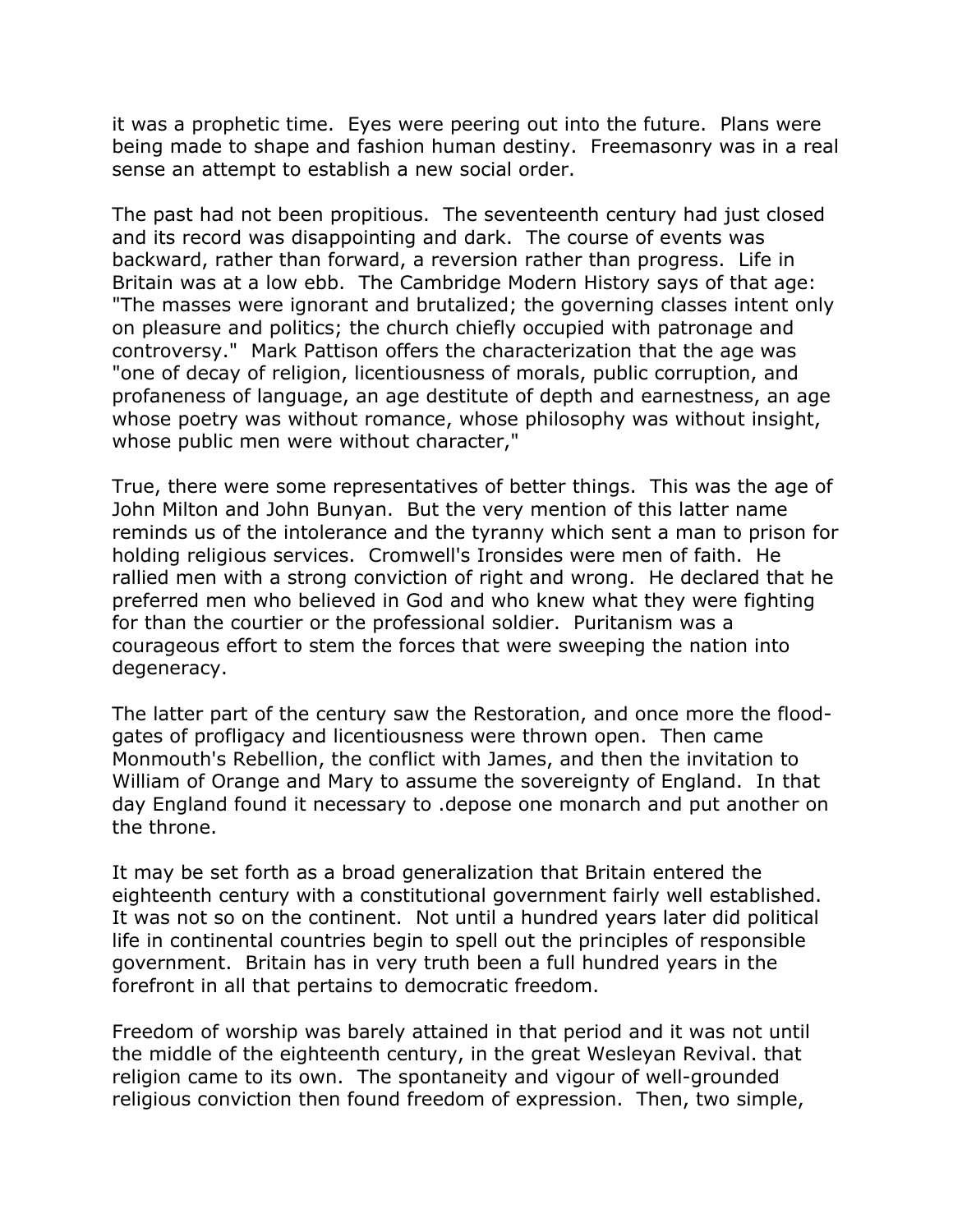yet very profound, truths shone with such light and warmth upon the consciousness of the common people - the accessibility of God to man and the glowing intimacy of fellowship with Him - that :the mental outlook and the social conditions of the working classes of Britain were utterly transformed. It has been, I believe, rightly claimed that this revival saved Britain from all the violence and horror of the French Revolution.

But all effort to make a better world was not left in abeyance in the meantime. What other meaning is there to that little gathering at the Apple Tree Tavern in Charles Street, Covent Gardens, which formed the first Grand Lodge of Freemasons? It was a most significant movement fraught with glorious possibilities, which they themselves were scarcely able to envisage. Beyond a question, it was with a genuine awareness of the critical nature of the times - genuine, I say, and definite, though not necessarily complete and all-seeing to the point of infallibility. What was the hope of those brethren but to bring something to bear upon social conditions which would build the common good. The dissoluteness of their day and generation must be withstood. Some standards of behaviour:- more honourable, more wholesome, must be established, and men united in a common purpose of strengthening the decencies and accepted standards of human conduct. From the beginning Freemasonry was as it is today, a beautiful system of morality. It was the values of life with which those honourable brethren were concerned. That was a critical time. There was something to be rebuilt into the public practice which would render life more wholesome and more receptive of noble ideals. Avoiding religious disputation, they set before them a minimum of creedal affirmation - a fundamental belief in the existence of God and the immortality of the soul. The spirit of tolerance was to leave men free to develop their own dogmas, but also to unite men on a broad and solid foundation. The Fatherhood of God .and the Brotherhood of man was thus thrown up into relief and became a common ground for the uniting of men of varied dogmas into a genuine fraternity.

This is strengthened for us as we contemplate the affinity between the lodges uniting in this Grand Lodge and the Operative Guilds of the Middle Ages. These Operative Guilds have given us working tools and much of the content of our ritual reflects the processes and ceremonies of the Guilds. Freemasonry is the continuation of these Craft Guilds.

It is interesting enough that the text books on political economy do not connect the craft guilds with the modern trade unions. These latter are definitely the product of the new industrial revolution. The introduction of power machinery and the factory system created a new type of organization, one specifically adapted to the new order. But the life and spirit of these trade guilds was not extinguished. They were organizations not only having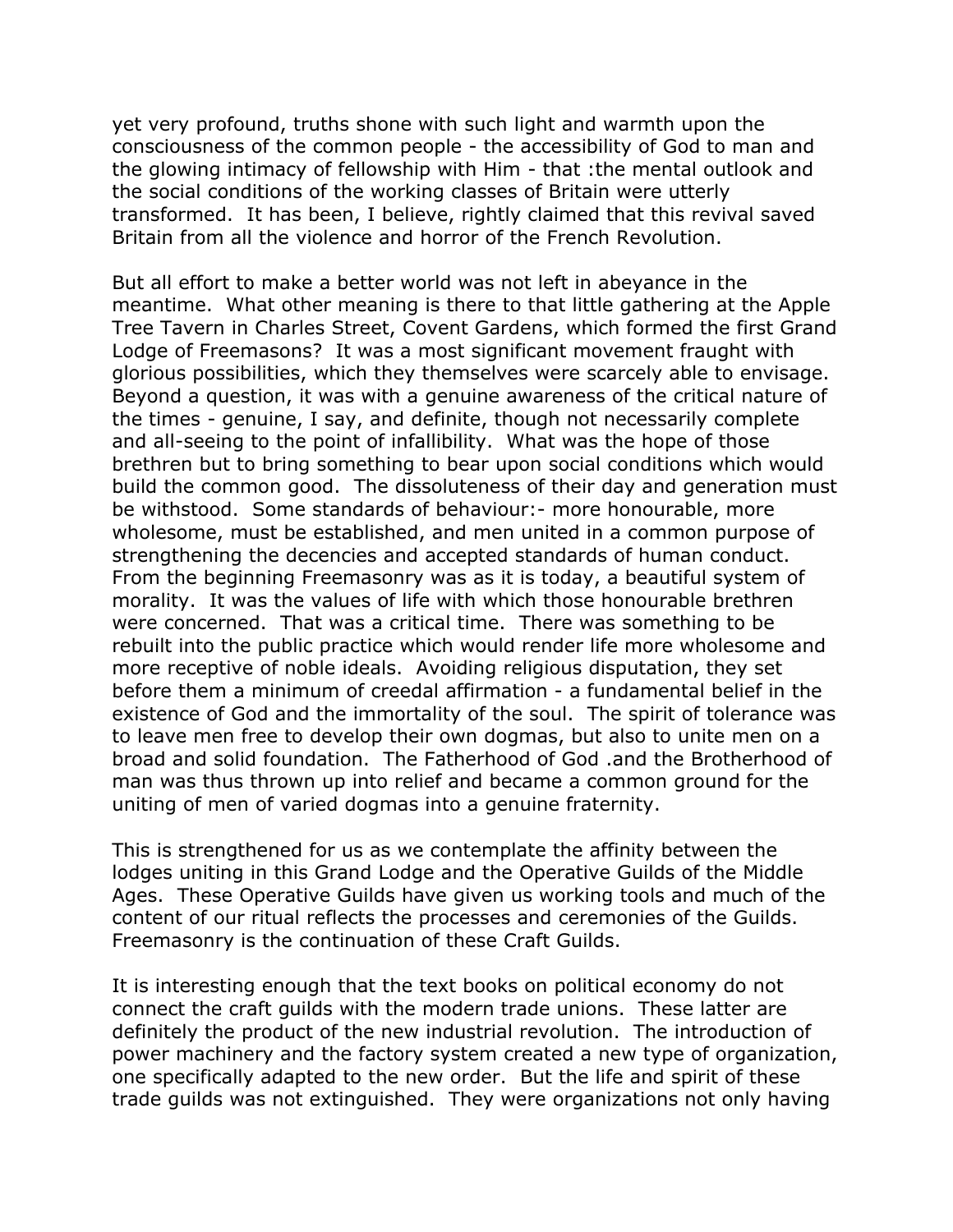to do with their trade and business interests, but there was in them a vital and enlarging human element. The bond of fellowship was strange. They were genuine fraternities, heightened even to a family fellowship. Human welfare was a major concern. Moral ideals were inculcated and standards of behaviour were rigid. Religious observance and instruction were definitely enjoyed, and with the Cathedral builders the religious aim and spirit were to the fore.

These guilds were sufficiently progressive to adapt themselves to changing circumstances. The practice of receiving men of rank and professional men into the guilds of masons, as accepted masons, is an evidence of this adjustment and that the moral and spiritual interests were becoming the determining factor.

It is not too much to assume that the founders of Grand Lodge took cognizance of the distress of the day. They saw the need of the very principles taught by the working tools of the operative craft. Human society needed moral foundations. Spiritual principles and worthy standards are concepts of the good of life were to be built into the social structure. They faced the task, I submit, with great provision. They displayed courage of the finest sort. Freemasonry was launched in a dark and difficult day with the express hope that it should be a power for reconstruction, that it should furnish the dynamic for a new social order, and in a chaotic and disintegrating period it should be a symbol of universal and abiding principles not subject to the vicissitudes of time and circumstances, but would prove eternal as the ages.

Three positions were accepted. First, as we have stated, in the interests of toleration and with a desire to include all men of right mind and attitude toward life, a minimum of religious creed was required - Belief in a Supreme Being and in the immortality of the soul. Freedom here was to develop his faith and creedal positions as any member might choose, but this simple faith, common to all men, furnished a basic piety which would permit both Christian and Jew to unite in a fellowship devoted to the common good, and further the grand design of being happy themselves and of communicating that happiness to others.

A second position was solidly held in the minds of these early founders, viz., that science would open the way to all truth, even to the knowledge of God. It may be regarded as one of the glimmerings of light that shined through the erstwhile gloominess of the seventeenth century that science was beginning to find its foot and assert its independence. It was in 1662 that the Royal Society was formed in London. Sir Isaac Newton belongs to this period. The publication of his "Principia" gave the world a new theory of the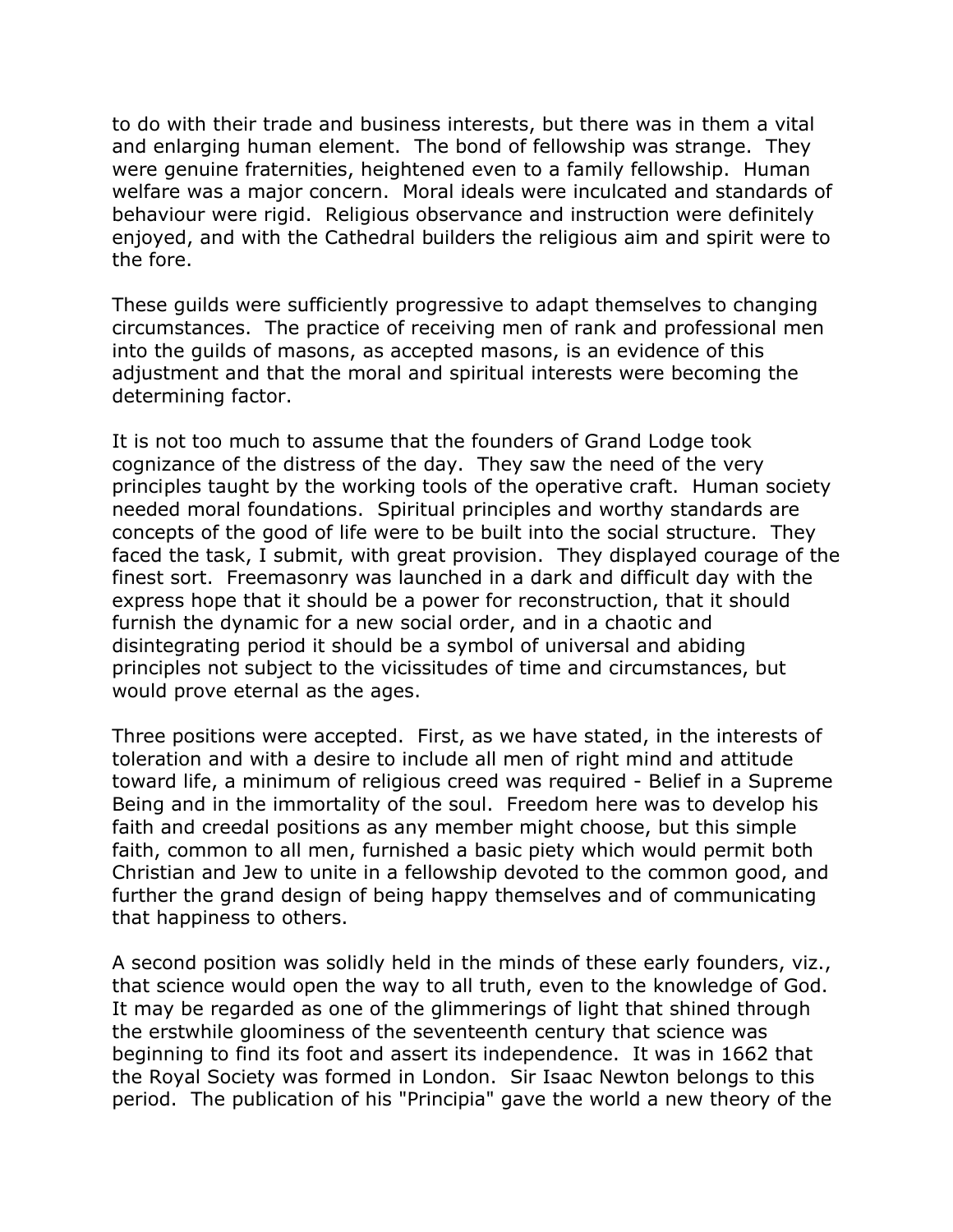universe. Philosophic writers like John Locke were contending for the validity of human experience and the authority of reason, both in the world of knowledge and in the world of government. There was a Rationalism in the higher sense of the word, that is, that man's reason could establish the certainty of the highest truths, even the existence of God. Great store was set by the powers of the human mind. Hence men were urged to contemplate "the intellectual faculties and to trace them in their development through the paths of heavenly science, even unto the throne of God Himself." It was their confidence that the "secrets of nature and the principles of intellectual truth" could be unveiled to the view of men. Once men "learned to form. a just estimate of those wondrous faculties with which God has endowed the being created after His own image, then they would feel the duty which he has thereby imposed upon them of cultivating those divine attributes with the most diligent care and attention". And for what purpose was this endeavour to be bestowed? The answer is nothing less than the glory of God and the happiness of mankind. The man who made the liberal arts and sciences his careful study would be the better enabled to discharge his duties, and he would also be able to estimate the wonderful works of the Almighty. All of this reveals a confidence in the powers of the human reason to attain to the highest knowledge, even the knowledge of God, and men were not left in servile dependence on dogmas which were imposed on them from without, either by the authority of church or state.

Now this was a supreme confidence in the powers of the human intellect to attain to knowledge sufficient for all human needs. It was also a bold confidence that this reliance on the powers of man would save him from being either a stupid atheist or an irreligious libertine. With neither of these would Freemasonry have anything to do. But it was also a very emphatic assertion of the spirit of human freedom that man had a right to search for truth. He would not need to fear where truth would lead him and he could feel free in the exercise of his judgment. He was not obliged to simply accept dogma from an external authority, whether that authority be church or state. The spirit of freedom was dominant in the whole outlook of these early founders of the Craft.

The third procedure was to eschew politics and political dissensions. It is generally recognized that French Freemasonry became involved in political plots and movements, as perhaps also it wrecked its spiritual foundations, but English Freemasonry has moved steadily forward on the acceptance of these principals.

As we face the enormous tasks of reconstruction, we can perhaps well afford to remind ourselves of the great wisdom of avoiding political issues and all the divisions which mark our political system. We have members drawn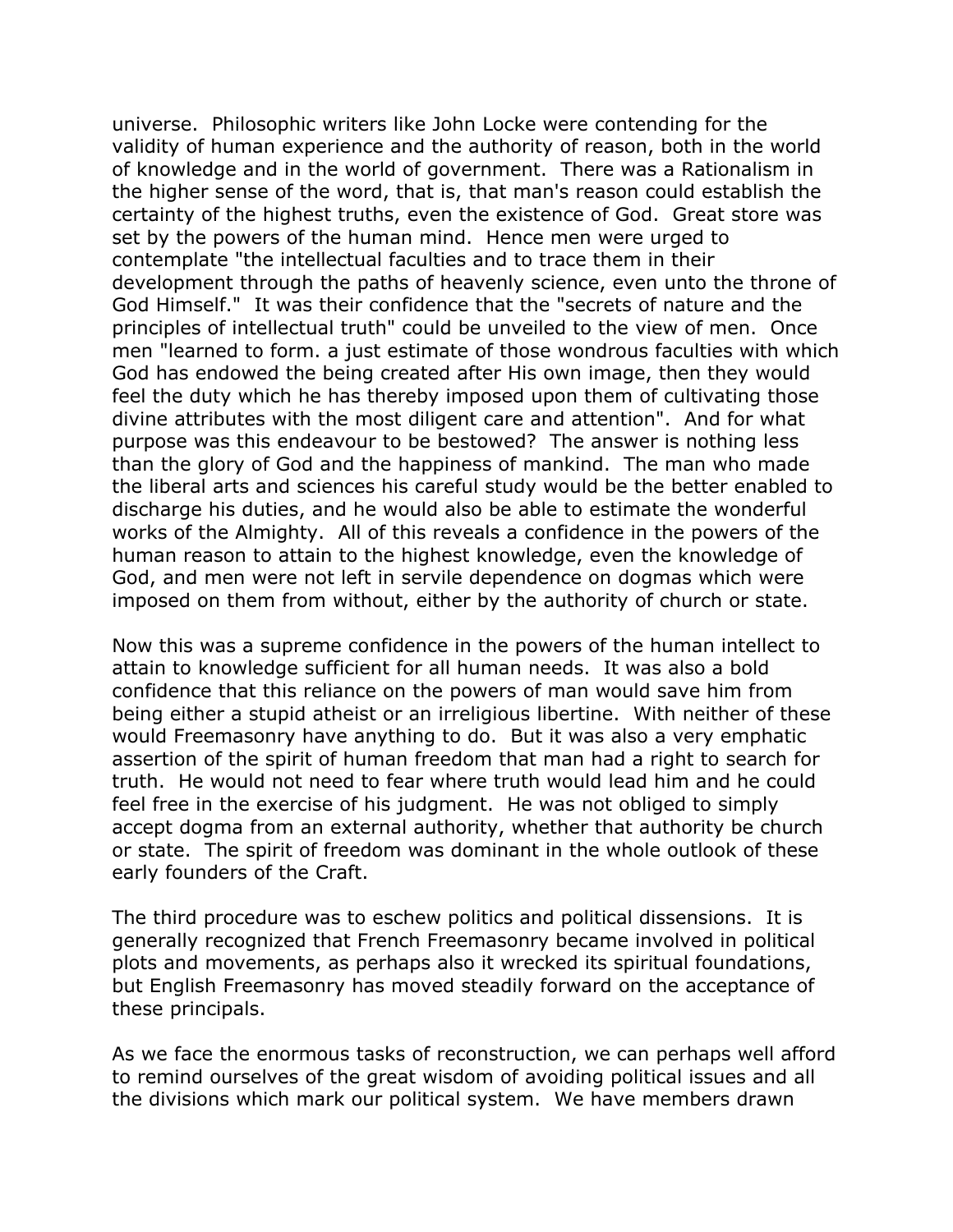from all walks of life, representing all classes or shades of society, so far as we have such. We want it thus. So long as we assert that the internal and not the external qualifications of a man are our great concern, we desire a fraternity, a brotherhood of men of very divergent points of view and divers theories of human affairs. The interest of good order and the seemly conduct of our communications, along with our awareness of the weaknesses and frailties of human nature, all press firmly upon us the necessity of eschewing the devious paths of political dissension. There is no hope of bringing men in these matters to a single common opinion. There is point and value in preserving brotherly fellowship, in maintaining points of contact and doing something to have men of all views well acquainted and friendly with each other.

Nevertheless, on the other side, it is to be made clear that economic issues and questions of public welfare are more than political arguments. We cannot agree to regard as taboo the very concerns under which men and their families make their very livelihood. These interests which employ the major portion of our wakeful thoughts are issues of life. They pertain to character and conduct. Right and wrong are not abstract concepts that abide in a vacuum. They are determined and take their shape in the circumstances of common living.

It is here, however, that Freemasonry possesses distinct advantages. It. is a beautiful system of morality. We are speculative, not operative masons. Our concern is with the philosophy of life which men accept and develop in their minds and hearts. Yet here is our advantage: Our philosophy is developed from our working tools. The instruments of labour and structural design have given us our principles of living, and likewise react as the symbols of no other organization upon the conditions of human toil and economic welfare. We can openly advocate and seek to exemplify the square deal in human life. The useful lesson of natural equality and mutual dependence taught to every brother on his initiation does set up a major consideration which must have its influence on our economic arrangements. To have a vigorous organization of men who are seriously concerned with doing the right thing, with giving a square deal to every one in the land, is worth more than to have a clamour our host dictating the possession of property or the distribution of taxation. It is a concern to us that men are employed and that they get a fair deal, not that we are behind any specific economic programme, but because it is right. Nothing but the stubborn selfishness and the grasping greed of hard-hearted men has this world in the chaos of depression and war.

Labour is the lot of man and therein we see both its necessity and its dignity. When we affirm that it is the internal and not the external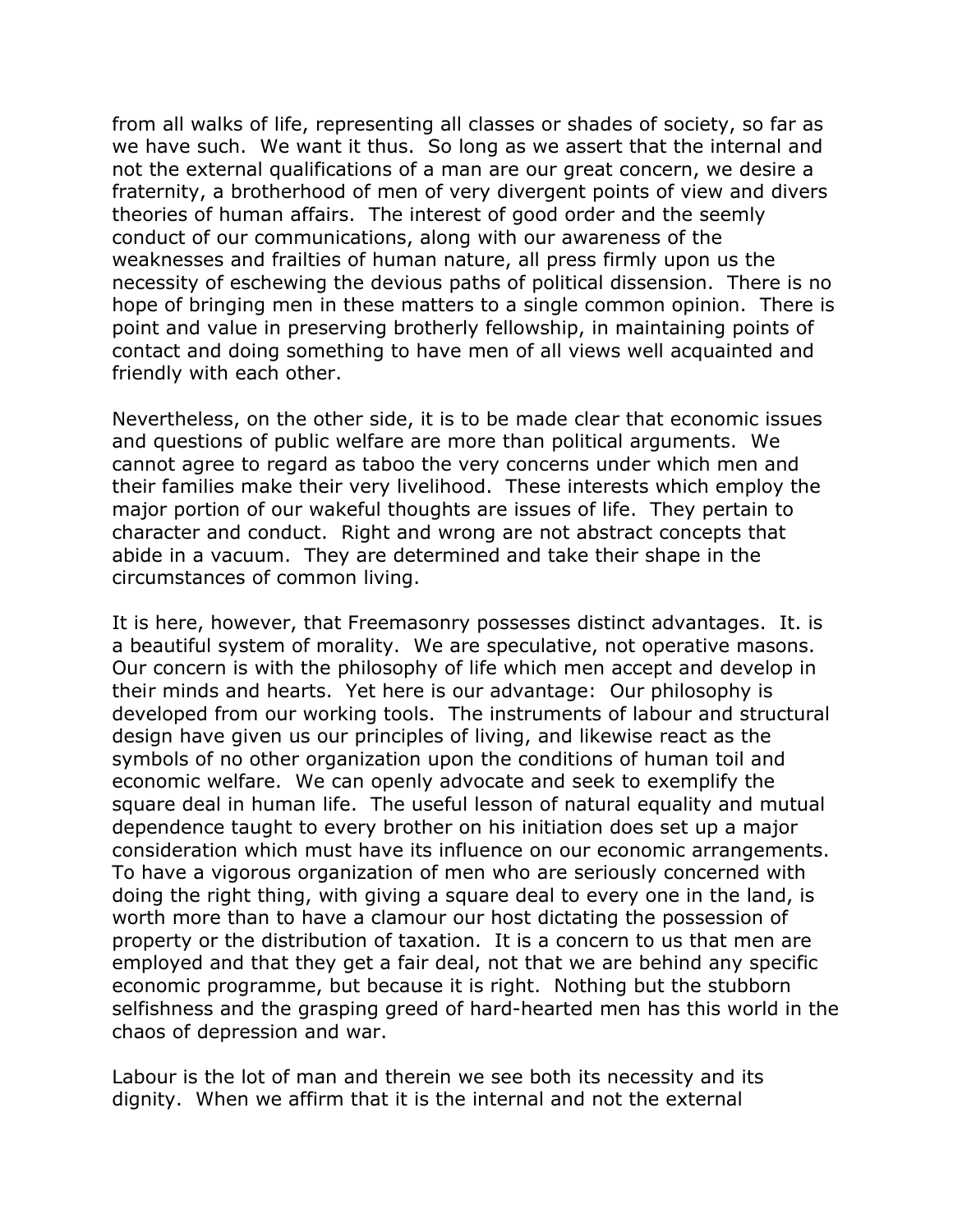qualifications of a man that Freemasonry regards, we affirm that personality is superior to property, and that too in the social. and economic world, in all that pertains to human relations.

While therefore we participate in no programme, we advocate no three-year nor five-year plan of economic change or development, while we do not accentuate, but rather seek to obliterate class distinctions, I submit that we are at the beginning builders of a now social order.

Then again, social conditions of the personal and family range need in our day the healing influences of men both of broad sympathies and kindly spirit and also of steady, firm principles. War always brings decline and leaves problems that are not solved in one generation, by any means. It has been said that the first casualty of war is truth. The influence of propaganda upon public speech and common veracity cannot be ignored. The complete .upheaval in our ways of living, in the tremendous task of marshalling the nation for the war task, the transformation of our business organization to a new basis of war production, the control of labour, the introduction of vast numbers of women not only into industrial plants, shipyards and munitions factories, but also into the armed services - these themselves are revolutionary changes and the restoration to a peace basis as a permanent condition of life are problems of staggering magnitude.

Home conditions have changed -- mothers and the older sisters are away from home and at work all day - child problems multiplied - delinquency among youth enormously increased. To bring life back to its normal level and to establish upright standards of behaviour, to restore some of the common courtesies of life - respect for womanhood and consideration for childhood, to recognize the dignity and honour of old age • all these issues demand attention.

There is a challenge to Freemasons, as there is to the church and synagogue, as to whether we truly believe the things we profess and publish, as to whether the things that have the stamp of eternal validity, the square, the level and the plumb, have meaning for us, - whether the things men of the past have treasured, because they bought them with their lifeblood - are valued by us too as to whether we have a real faith in God and a sincere love for our fellowman. This challenge confronts us in this age as in the day when our brethren united in the Premier Grand Lodge, and it demands of us that we offer our best.

What I have had in mind is simply this, we have a fundamental purpose which tallies with the human philosophy of life, the way of thinking about life, and that our contact is with the morals and spiritual conceptions, not